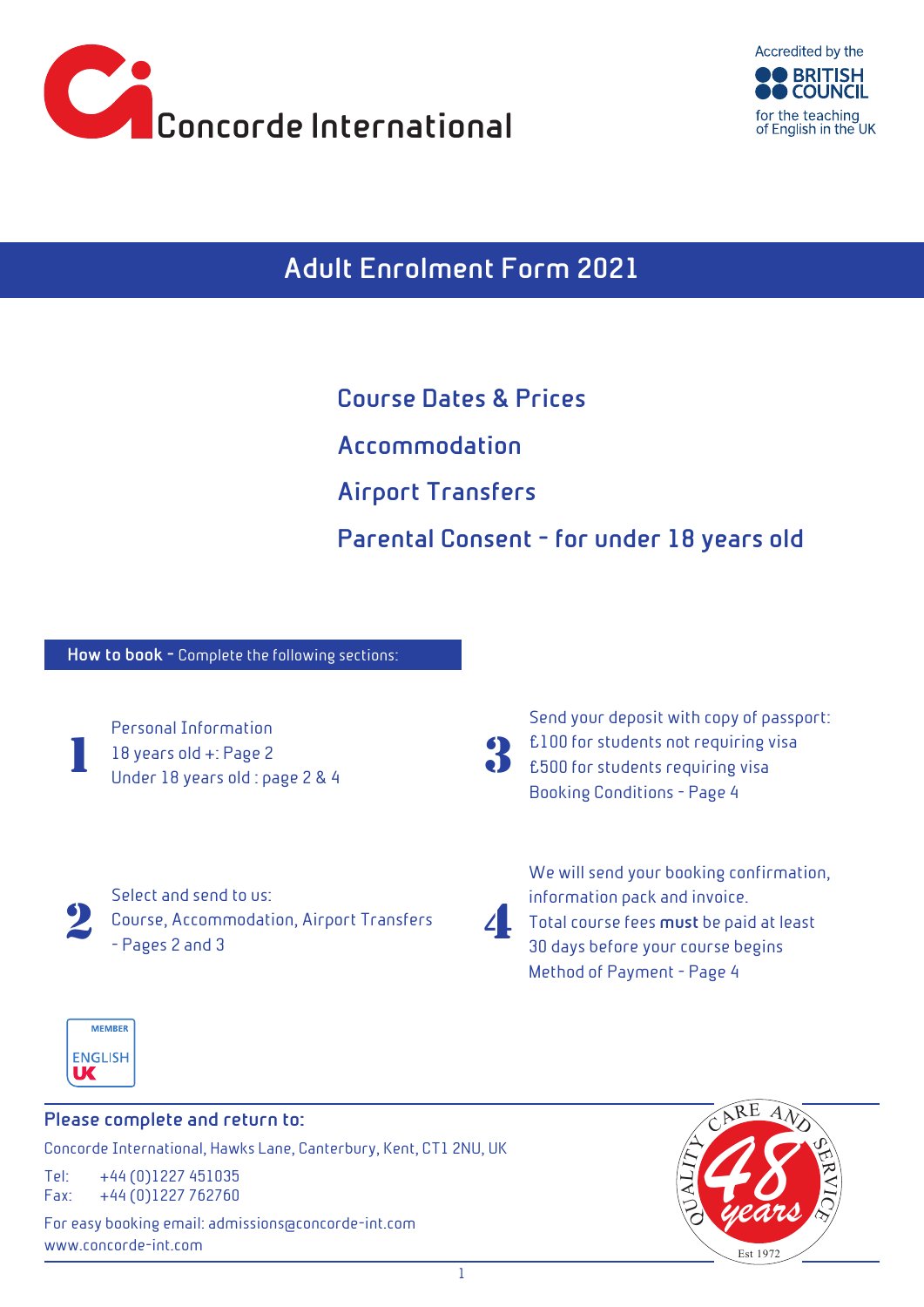## PERSONAL INFORMATION

| <b>Family Name</b>                               |                                             |              |  |  |  |  |
|--------------------------------------------------|---------------------------------------------|--------------|--|--|--|--|
| First Name                                       |                                             |              |  |  |  |  |
| Male                                             |                                             | Female       |  |  |  |  |
| Date of birth                                    |                                             |              |  |  |  |  |
| Nationality                                      |                                             | Passport No. |  |  |  |  |
| Occupation                                       |                                             |              |  |  |  |  |
| Street                                           | Town                                        |              |  |  |  |  |
| Region                                           | Country                                     |              |  |  |  |  |
| Post Code                                        |                                             | Mobile No.   |  |  |  |  |
| Email                                            |                                             |              |  |  |  |  |
| How many years of English study?                 |                                             |              |  |  |  |  |
| $1 - 3$ years                                    | 4 – 6 years<br>$6 - 8$ years<br>$\Box$<br>H |              |  |  |  |  |
| Where did you hear about Concorde International? |                                             |              |  |  |  |  |

Arrival date Departure date

**Insurance** You *must* have comprehensive insurance to cover all aspects of your booking including loss of deposits and fees. Please give the name of insurance company & policy number. Company

Policy number

#### *Booking Conditions*

By providing us with the information required for the booking you are deemed to accept and consent to the School regulations and Conditions. Please see our full Terms & Conditions Policy which is on our website.

Please note that you are required to inform us if you have a medical condition or/dietary requirement at the time of booking.

I have read the booking conditions.

Signature Date

 $\Box$ 

YEAR-ROUND MAIN COURSES - 03 January to 19 December 2021 Registration fee £98

|                     |                           | General English Course              |                                   |                        |  |  |  |
|---------------------|---------------------------|-------------------------------------|-----------------------------------|------------------------|--|--|--|
|                     | Age $16+$                 |                                     |                                   |                        |  |  |  |
|                     |                           |                                     |                                   | Fees per week          |  |  |  |
| From 2 to 10 weeks  |                           | 15 hours                            | п                                 | £220                   |  |  |  |
|                     |                           | 21 hours                            | п                                 | £264                   |  |  |  |
|                     |                           | 25 hours                            | п                                 | £288                   |  |  |  |
| From 11 to 20 weeks |                           | 15 hours                            | п                                 | £212                   |  |  |  |
|                     |                           | 21 hours                            | п                                 | £256                   |  |  |  |
|                     |                           | 25 hours                            | п                                 | £276                   |  |  |  |
| From 21 to 30 weeks |                           | 15 hours                            | п                                 | £196                   |  |  |  |
|                     |                           | 21 hours                            | п                                 | £240                   |  |  |  |
|                     |                           | 25 hours                            | п                                 | £268                   |  |  |  |
| From 31 weeks       |                           | 15 hours                            | п                                 | £188                   |  |  |  |
|                     |                           | 21 hours                            | п                                 | £232                   |  |  |  |
|                     |                           | 25 hours                            | п                                 | £248                   |  |  |  |
|                     | Class 1<br>$9:00 - 10:30$ | Class <sub>2</sub><br>11:00-12:30   | Class <sub>3</sub><br>13:45-15:15 | Class 4<br>15:30-16:30 |  |  |  |
| 15 hours            | $\sqrt{}$                 | $\sqrt{}$                           |                                   |                        |  |  |  |
| 21 hours            | $\sqrt{}$                 | $\sqrt{}$                           | $\sqrt{}$                         |                        |  |  |  |
| 25 hours            | $\sqrt{}$                 | $\sqrt{}$                           | $\sqrt{}$                         | $\sqrt{}$              |  |  |  |
|                     |                           |                                     |                                   |                        |  |  |  |
|                     |                           | Exam Preparations, English for Work |                                   | Age $16+$              |  |  |  |
|                     |                           |                                     |                                   | Fees per week          |  |  |  |
| Afternoon           |                           | 10 hours                            |                                   | £132                   |  |  |  |
|                     |                           |                                     |                                   |                        |  |  |  |

• **Cambridge Exam Preparations**

PET (B1 Preliminary) □ FCE (B2 First)  $\Box$ CAE (C1 Advanced)  $\Box$ 

|  |  | AE (CT Advanced) |  |
|--|--|------------------|--|
|  |  |                  |  |

- **IELTS**
- **TOEIC**
- **English for Work- min. intermediate level**   $\Box$

| G4 Intensive: General or Business English Age 21+ |          |     |               |
|---------------------------------------------------|----------|-----|---------------|
| Max 4 per class                                   |          |     | Fees per week |
|                                                   | 15 hours | . . | £460          |
|                                                   | 25 hours | П   | f.764         |

| $\mid$ G4 Cambridge BEC Vantage Exam Preparation $\mid$ Age 21+ $\mid$ |          |  |       |
|------------------------------------------------------------------------|----------|--|-------|
|                                                                        | 25 hours |  | f.764 |
| $11/04 - 25/04$ $\Box$ 08/08-22/08 $\Box$ 14/11-28/11 $\Box$           |          |  |       |

| One to One Master Class™                              |  |  |  |  |  |  | Age $16+$                                      |  |
|-------------------------------------------------------|--|--|--|--|--|--|------------------------------------------------|--|
| Price : £56 per hour (60 minutes)                     |  |  |  |  |  |  |                                                |  |
| Number of hours                                       |  |  |  |  |  |  | $5$ $\Box$ $10$ $\Box$ $15$ $\Box$ $25$ $\Box$ |  |
| The One to One Master Class™ can be combined with our |  |  |  |  |  |  |                                                |  |
| General English course or G4 Intensive                |  |  |  |  |  |  |                                                |  |

|                                                 | University Pathway on site and online                |  | Age $17+$ |  |  |  |  |
|-------------------------------------------------|------------------------------------------------------|--|-----------|--|--|--|--|
|                                                 | International Diploma for Higher Education Studies / |  |           |  |  |  |  |
| Academic English Studies with IELTS Preparation |                                                      |  |           |  |  |  |  |
|                                                 | Two Terms (25 weeks / 25 hours per week)             |  |           |  |  |  |  |
|                                                 | Start date 03 January 2021                           |  | £7,264    |  |  |  |  |
|                                                 | Three Terms (37 weeks/25 hours per week)             |  |           |  |  |  |  |
|                                                 | Start date 19 September 2021                         |  | £10,098   |  |  |  |  |

| Work Experience (EU Students + Tier5 Japan, Korea, Taiwan) |     |       |  |  |  |  |
|------------------------------------------------------------|-----|-------|--|--|--|--|
| Fee includes counselling, placement and monitoring         |     |       |  |  |  |  |
| Placement up to 12 weeks                                   | П   | f.536 |  |  |  |  |
| Placement from 12 weeks+                                   | 1 I | f.636 |  |  |  |  |
|                                                            |     |       |  |  |  |  |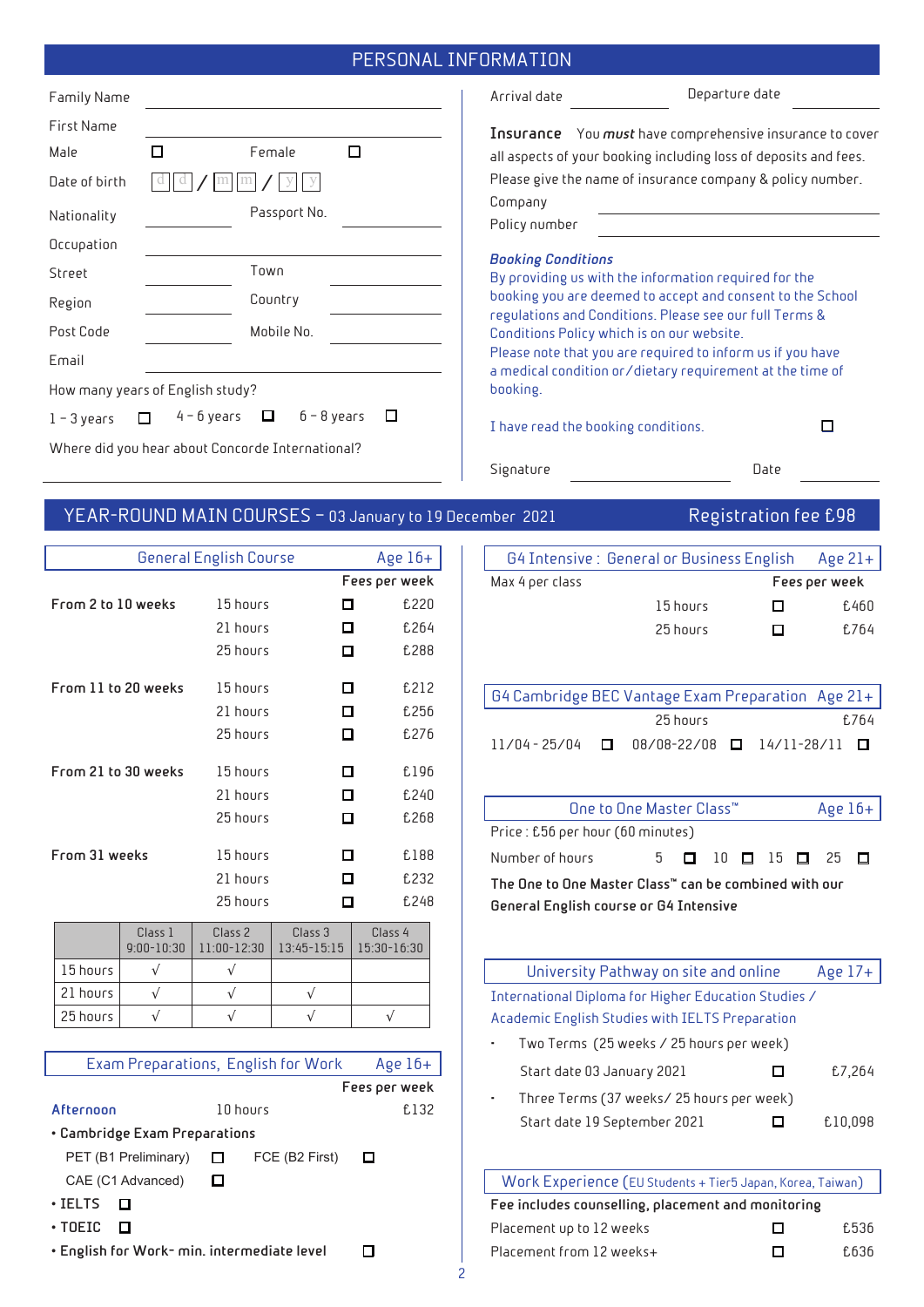### SUMMER COURSES, CANTERBURY – 27 June to 22 August, The Business School / Christ Church University

| <b>General English Course</b>                                     |  |    |            |    |   | Age $16+$     |      |
|-------------------------------------------------------------------|--|----|------------|----|---|---------------|------|
| Elementary to Advanced                                            |  |    |            |    |   | Fees per week |      |
| 15 hours                                                          |  |    |            |    |   |               | £264 |
| 25 hours                                                          |  |    |            |    |   |               | £328 |
| Age $16+$<br>Language & Culture                                   |  |    |            |    |   |               |      |
| 15 hours' tuition, excursion, local visits                        |  |    |            |    |   | Fees per week |      |
| Standard residential arrommodation                                |  |    | Full-board |    | П |               | £869 |
| (En-suite supplement £50 per week)<br>Half-board                  |  |    |            |    | □ |               | £809 |
| G4 Intensive : General or Business English                        |  |    |            |    |   | Age $21+$     |      |
| Max 4 per class                                                   |  |    |            |    |   | Fees per week |      |
| 15 hours                                                          |  |    |            |    | П |               | £460 |
| 25 hours                                                          |  |    |            |    | П |               | £764 |
| One to One Master Class™<br>Age $16+$                             |  |    |            |    |   |               |      |
| Price : £56 per hour (60 minutes)                                 |  |    |            |    |   |               |      |
| Number of hours<br>5                                              |  | 10 | П          | 15 |   | 25            | П    |
| The Dee to Dee Mastes Class $\mathbb{R}$ and he sembiaed with our |  |    |            |    |   |               |      |

**The One to One Master Class™ can be combined with our General English course or G4 Intensive**

| <b>Teacher Development Courses</b> |               |       |  |  |  |
|------------------------------------|---------------|-------|--|--|--|
| 25 hours per week                  | Fees per week |       |  |  |  |
| $11 - 25$ July                     | ы             | £392  |  |  |  |
| 25 July - 08 August                | ы             | £392  |  |  |  |
| 08 - 22 August                     | I I           | f.392 |  |  |  |

Accommodation

Please give details of any allergies or health problems:

Family Study Programme

**Date** 04 July - 22 August

**Adults:** Choose from any of the summer adult courses on this page forTuition only. OR for combined **Family Activity Programme** choose from following options:

|                                              |   |                                              |        | Fees per week |      |
|----------------------------------------------|---|----------------------------------------------|--------|---------------|------|
| Family Activity Programme                    |   |                                              |        |               | £196 |
| Children:                                    |   |                                              |        | Fees per week |      |
|                                              |   | English Playtime 5-7 years old               |        |               |      |
| 15 hours Tuition only                        | п | £260                                         |        |               |      |
|                                              |   | 15 hours Tuition & Family Activity Programme |        | □             | £456 |
| Junior 8-17 years old                        |   |                                              |        |               |      |
| 20 hours Tuition only                        |   |                                              |        | П             | £288 |
| 20 hours Tuition & Family Activity Programme |   |                                              |        | □             | £508 |
|                                              |   | Self-catering apartments/houses              |        | Fees per week |      |
| Standard                                     |   |                                              |        |               |      |
| 2 beds                                       | п | £330                                         | 3 beds | П             | £475 |
| 4 beds                                       | п | £620                                         | 5 beds | п             | £765 |
| En-suite                                     |   |                                              |        |               |      |
| 2 beds                                       |   | £352                                         | 3 beds |               | £528 |
| 4 beds                                       | П | £704                                         | 5 beds | ΙI            | £880 |

## ACCOMMODATION & AIRPORT TRANSFERS

**Fees per** 

| Airport Transfer               |  |                   |  |             |  |  |
|--------------------------------|--|-------------------|--|-------------|--|--|
| Transfer service required      |  |                   |  |             |  |  |
| On arrival                     |  | $\Box$ Flight No. |  | Flight Time |  |  |
| On departure $\Box$ Flight No. |  |                   |  | Flight Time |  |  |

**Price**

| Private car only                         |   | Single transfer |
|------------------------------------------|---|-----------------|
| Heathrow Airport                         | □ | £155            |
| Gatwick Airport                          | □ | £145            |
| Stansted Airport                         | □ | £155            |
| Luton Airport                            | □ | £170            |
| London City Airport                      | □ | £145            |
| Ashford International railway station    | □ | £60             |
| St Pancras International railway station | □ | £145            |
| <b>Shuttle service</b>                   |   | f.69            |

Operating in July and August from/to Heathrow & Gatwick only

| Arrival   | Shuttle 1 |  | Shuttle 2 |  | Shuttle 3 |  |
|-----------|-----------|--|-----------|--|-----------|--|
| Heathrow  | 11:00     |  | 14:00     |  | 17:00     |  |
| Gatwick   | 12.30     |  | 15:30     |  | 18:30     |  |
| Departure | 08:00     |  | חח 1      |  | 1 4·በበ    |  |

 $\Box$ 

### **No transfer service required**

Estimated time of arrival in Canterbury if travelling independently:

| Homestay*                                      |          |             |             |        | week/person |
|------------------------------------------------|----------|-------------|-------------|--------|-------------|
| · Standard, half-board<br>(breakfast & dinner) |          |             | Single room | ப      | £147        |
|                                                |          |             | Shared room | $\Box$ | £133        |
| • Private homes<br>self-catering               | Standard |             | Single room | □      | £119        |
|                                                |          |             | Shared room | $\Box$ | £98         |
|                                                | En-suite | Single room | ப           | £168   |             |
|                                                |          |             | Shared room |        | £126        |
| • Superior, half-board (Private bathroom       |          |             |             | 0.055  |             |

• Superior, half-board (Private bathroom Breakfast & dinner/Weekly Bus Pass) £255 \* Summer supplement £23 per week : 27/06/21 - 22/08/21 Christmas supplement £40 per week : 19/12/21 - 02/01/22

Weekly bus pass £17 per week

### **Summer** 27/06 - 22/08

**All year round** 

### **University Student Village**

| • Standard room<br>sharing facilities | Single room $ \Box$ | f.159 |
|---------------------------------------|---------------------|-------|
|                                       | Shared room $\Box$  | f.125 |
| $\cdot$ En-suite room                 | Single room $\Box$  | f.176 |
|                                       | Shared room $\Box$  | £133  |

#### **University City Centre**

| • Standard room,<br>sharing facilities | Single room $ \Box$ | f.166 |
|----------------------------------------|---------------------|-------|
|                                        | Shared room $\Box$  | f.128 |
| • 4 Star accommodation                 | Single room $ \Box$ | f.236 |
| en-suite bathroom                      | Shared room         | f.163 |